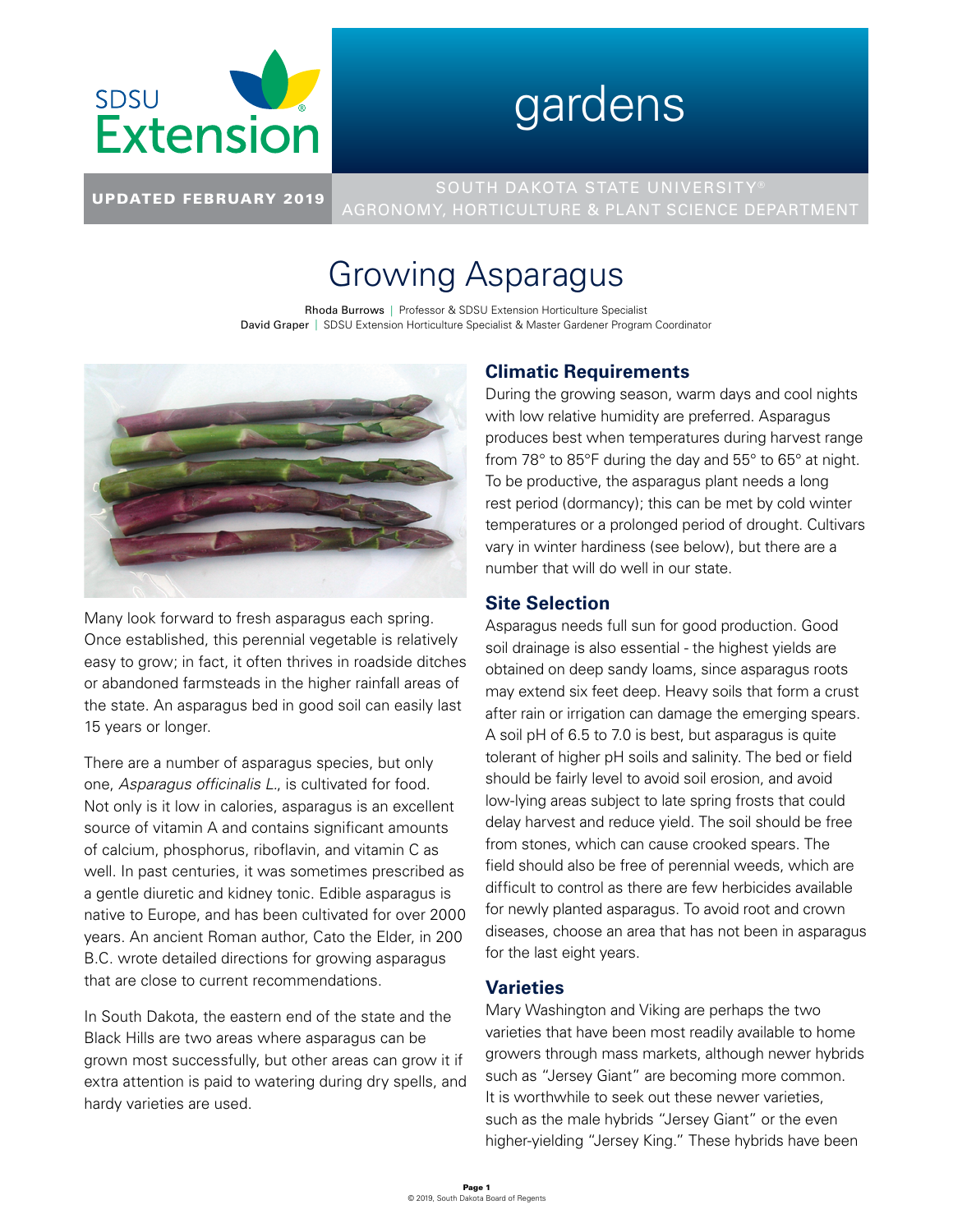developed to have greater disease resistance and higher yield, along with good cold hardiness, and have done well in trials in North Dakota and Minnesota. A newer male variety that has greatly out-yielded other varieties in many northern trials (including Saskatchewan), and has also done well in heavier soils, is "Guelph Millennium". It tends to emerge about a week later in the spring than other varieties, which can help it to avoid spring frosts, and the spears stay tight in high temperatures, so that it maintains good quality over a range of conditions.

Growers may also want to consider the novel variety "Purple Passion", which has performed well in Iowa trials. It may have special consumer appeal with its purplish-colored, tender, large-diameter spears.

Avoid varieties bred in California, such as UC 157, as they are not hardy enough for us.

#### **Plant options**

Asparagus production beds are most often established from 1-yr-old crowns which are purchased or grown from seed. Direct-seeding is not recommended, but transplants grown in a greenhouse or protected area can also be used for planting the permanent bed.

One-year-old crowns (Fig. 1) are more vigorous and have greater productivity as compared to 2- or 3-year-old crowns that suffer more root damage during digging, which may reduce quality. Good-quality crowns weigh about 1.5 pounds per 10 crowns.



Fig. 1 One-year-old crown.

#### **Growing Crowns**

Crowns can be produced from seed in a separate bed for later transplanting. If producing your own crowns, choose soil that is well-drained, deep, loose, and light. Generally, one acre of seedlings will produce enough crowns for ten acres of asparagus. There are 900-1200 seeds per ounce. One ounce of seed can produce 550

high-quality crowns. You can figure out how many crowns you need and plant the seed accordingly. For example:

Area per plant: 4 ft. row spacing x 1.5 ft. between  $plants = 6 square feet$ 

Plants per acre: 43,560 (square feet per acre) / 6 ft per plant = 7,260 plants per acre

To hasten germination, soak the seed for 48 to 96 hours in warm water before planting; change the water several times a day to avoid fungal growth. It is also advisable to use a seed fungicide before planting. Plant seed ½ inch deep, 2-3 inches apart in rows that are 24-30 inches apart. Optimal temperatures for germination are 60-85 degrees F.

Cultivate during the growing season to control weeds. When seedlings are one year old, they may be transplanted to their permanent location. Dig the crowns in the spring before the buds begin to grow. Old plant tops can be mowed if they interfere with the digging. A modified potato digger or moldboard plow can be used to lift crowns from larger plantings.

#### **Transplant production**

An alternative to planting one-year-old crowns is to use transplants, which can be grown in a greenhouse. To do this, seed can be treated as above, but then seeded into peat pots filled with a good potting media (not field soil). Plant two seeds per pot, and thin to one after emergence. Transplants can be started either in the early spring for setting out after danger of frost has passed, or in late summer for transplanting in mid-September. Transplant when seedlings are 10 to 12 weeks old into the permanent bed prepared as for crowns: Pots should be covered with at least one inch of soil at the time of planting in the furrows, and the furrows filled in gradually over the season as with crowns. If peat pots are used, when planting be sure none of the pot is exposed above the soil as it can act as a wick, drying out the plant. A transplant starter fertilizer solution should be applied at the time of planting.

#### **Planting crowns**

Discard any small or badly injured crowns. Sort crowns according to size. Plant crowns of the same size in a row to avoid competition for food. If needed, crowns can be stored at 38°-40°F and 85-90% humidity until planting. Do not allow them to freeze. To avoid decay,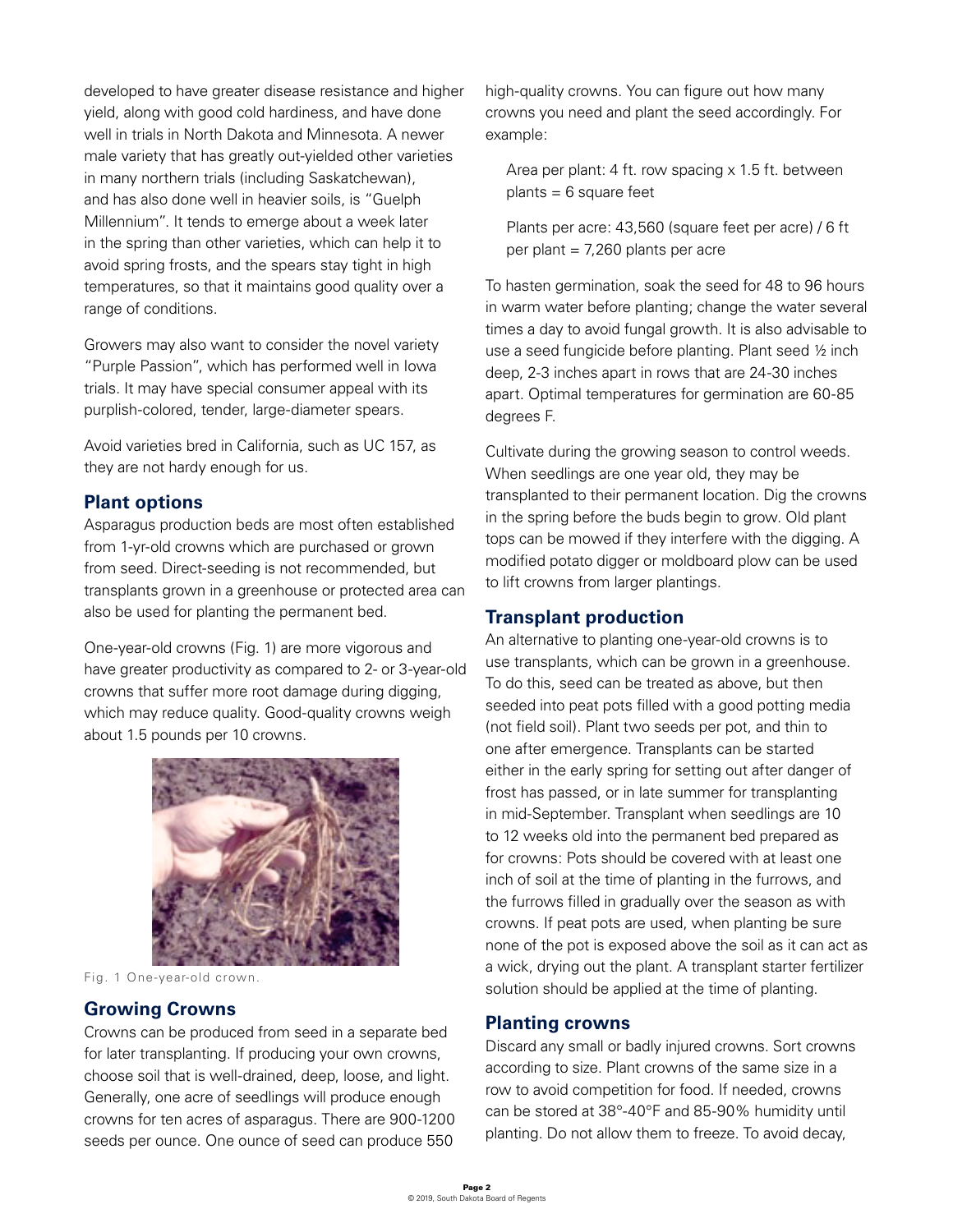the crowns should not have any damp or moist areas on them during storage. Before planting, dip the crown in a recommended fungicide solution.

Before planting the crowns, prepare the land so the soil is free of stumps, rocks and other coarse debris that might cause crooked spears. Any existing weeds should be controlled; spraying any perennial weeds with a glyphosate herbicide (for example, RoundUp or KleenUp) two to three weeks before planting is recommended.

Open the planting furrow to a depth of 8-10 inches (8 inches in heavier soils). Position the crowns, upright with the roots spreading (Fig 2), in the furrow about 8 inches below ground level and then cover with about two inches of soil. Close spacing may be practiced in the home garden, but when planting half an acre or more, space rows 3 to 4 ½ ft with plants 12-18 inches apart in the row.



Fig. 2 Planting crowns in furrow

As the crowns grow, gradually work the soil toward the plants during cultivation until the furrow is entirely filled. Be careful not to bury the ferns. Each cultivation should add about 2 inches of soil over the crowns. Approximately three cultivations should cover the crowns and completely fill the furrow (Fig 3). Shallowplanted crowns often are injured by spring frosts or by disking and produce smaller spears. Deeply planted crowns produce larger spears that emerge later in the spring.



Fig. 3 Young shoots

#### **Fertilizer**

Because asparagus may occupy the land for 15-20 years, good soil preparation before planting is important. If possible, apply 5-10 tons of good farmyard manure per acre or plow down a green manure crop in the fall. Otherwise apply 600-1,000 pounds of 8-32-16 per acre (20 lbs per 1,000 square feet or ½ lb per 10 ft of row) before planting. A soil test (0-12") is the best way to determine fertilizer needs, as some soils may require only additional nitrogen.

Once the crop comes into production, commercial growers should test the soil at least every other year for phosphorus and potassium. Broadcast any needed fertilizer and then either water in or work into the soil by shallow cultivation.

The crop will also require about 50 lbs of nitrogen (about 140 lbs of 35-0-0) per acre each year after planting. Regardless of the general fertilizer practice, it is desirable to split the nitrogen application, applying half of the recommended amount in the early spring before growth starts and half at the end of the harvest season. For smaller plantings, apply ½ cup of ammonium nitrate [35-0-0] per 10 ft row in early spring and again after harvest. The second application enhances vegetative growth and carbohydrate accumulation which results in a higher yield the following year as well as improved plant vigor to survive the winter.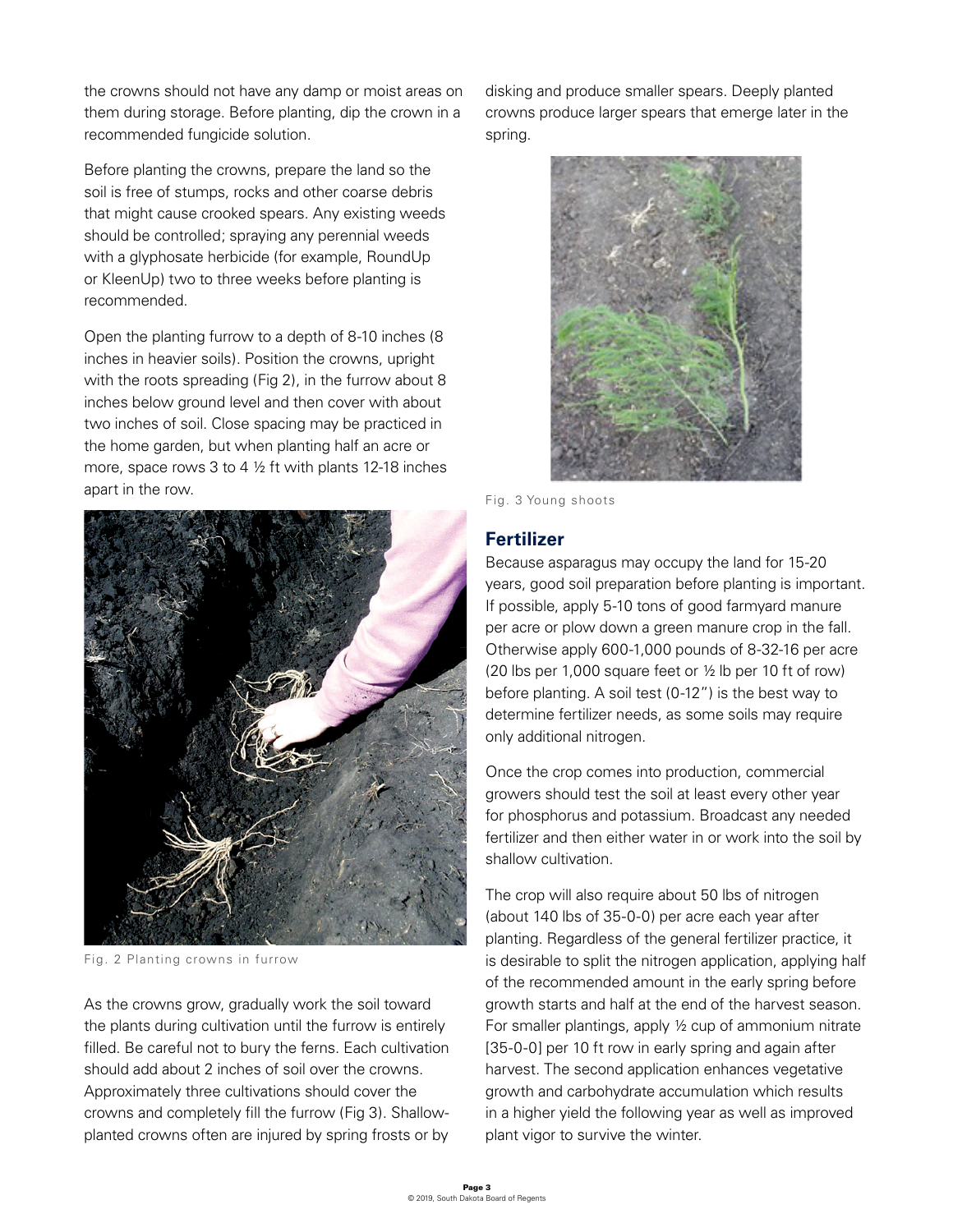## **Cultivation**

Keep the field free of weeds. The spears are less brittle in the afternoon and cultivation is best done at that time. Once the plants are established, weeding problems can be reduced by using herbicides in the rows. Use a windbreak to shield spears from wind which can damage spears by blasting the spear with soil particles, or by retarding growth on the windward side of the spear, causing them to become crooked or misshapened.

Leave the ferns standing in the field in winter months to help trap snow, which can help insulate the roots and crowns from low temperatures. In the early spring before the shoots develop, cut, and burn the old ferns (to reduce insects and disease) or disk them into the soil.

#### **Harvest**

Do not harvest the first two years after planting, and then limit harvest in the third year to 2-4 weeks, depending on the vigor of the fern the previous season. Established fields may provide a yield of 2,000 to 4,000 pounds per acre (¾ to 1 pound per foot of row in a home garden), depending on climate and cultural practices.

Snap spears by hand or cut 2 inches below ground level, at about a 45° angle, when they are 6-10 inches tall. Morning harvest is preferred because the spears then contain the maximum amount of water and stay fresh longer.

Lignin fibers make asparagus tough and undesirable. The tip of the spear has less lignin and the amount increases toward the bottom. The following practices can reduce lignin in the spears: Snap asparagus, rather than cutting at ground level, thus leaving most of the fiber portion (white portion) of the spear in the field. During cold weather, harvest shorter spears; the longer it takes a spear to grow, the more fiber it develops. Do not harvest very small diameter (thin) spears; they have more fiber on a weight basis.

Cool spears as quickly as possible after harvest in ice cold water. Store asparagus at less than 36°F, but do not allow it to freeze. Avoid water stress by wrapping asparagus in a wet material or in perforated plastic wrap, or store upright in a bowl with the stems in water. Do not store asparagus for more than 7-10 days.

#### **Crooked Spears**

Crooked spears generally are the result of dirt clods in the field, hot dry wind in early spring, or injury due to insects, frost, disking, or heavy soils. Avoid all these problems to produce straight, marketable spears.

#### **Irrigation**

To help plants become established, apply water at least for the first two years, if possible. Irrigation is not essential for established asparagus except in drier years or areas, but it will increase productivity (spear size and numbers) and longevity of the planting. Avoiding drought stress will also increase vigor and decrease risk of infection by *Fusarium*, a fungal crown rot.

#### **Male vs. Female Plants**

Asparagus is dioecious (male flowers on one plant and female flowers on another plant). Non-hybrid varieties will have about 5O% male and 5O% female plants, but many all-male hybrids are available. Female plants are less productive and have a shorter life because some of the plant's energy is allocated to seed production in the fall. Male plants produce a larger number of spears, starting earlier in spring, but they often are thinner. Female plants produce fewer spears, but they are larger and are produced later in the season.

#### **Diseases and Problems**

Since fusarium root rot and crown rot eventually invade every planting, cultural methods that maintain the vigor of the plants will help prolong productivity.

**Fusarium root rot:** The fungus lives in the soil and enters the plant through the roots. Plant asparagus in a field that did not have asparagus for the last eight years, and dip the crowns in recommended fungicide before planting. Keep the planting healthy by practicing good cultural methods.

**Rust:** Cut and burn the tops in the spring, and use resistant varieties, such as the Jersey hybrids (Guelph Millennium is more prone to rust). Fungicides may be used in commercial plantings.

**Feathering:** Bracts of the spears are partly spread as a result of high temperatures.

#### **Planning small-scale commercial production:**

Prospective growers should always assess their potential market before planting, as well as the presence of other growers nearby. Fresh locally-grown asparagus